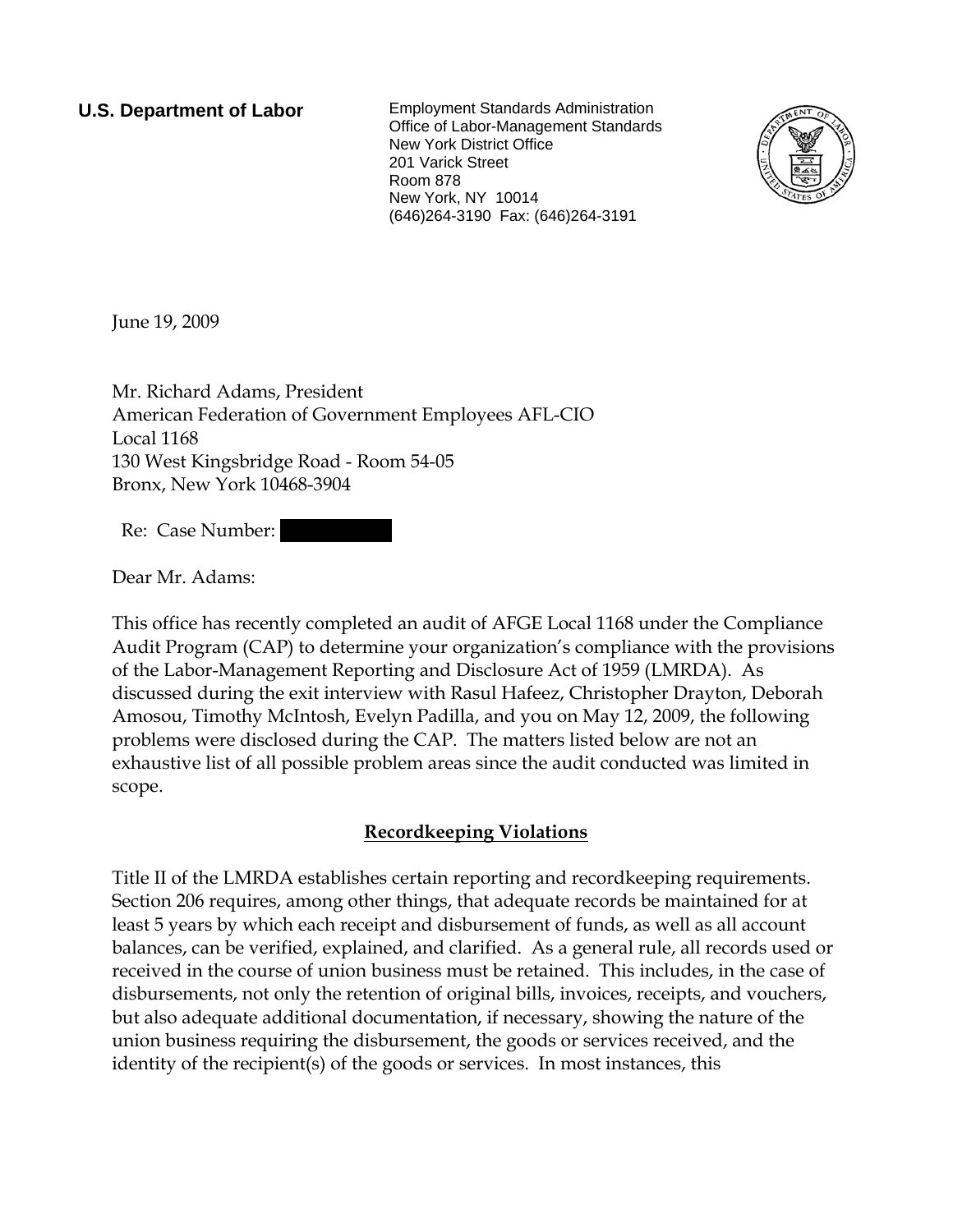Mr. Richard Adams June 19, 2009 Page 2 of 3

documentation requirement can be satisfied with a sufficiently descriptive expense receipt or invoice. If an expense receipt is not sufficiently descriptive, a note can be written on it providing the additional information. An exception may be made only in those cases where 1) other equally descriptive documentation has been maintained, and 2) there is evidence of actual oversight and control over disbursements.

In the case of receipts, the date, amount, purpose, and source of all money received by the union must be recorded in at least one union record. Bank records must also be retained for all accounts. The CAP disclosed a violation of LMRDA Section 206 in that the union did not maintain all of their bank statements from Chase Bank and Quorum Federal Credit Union. The union obtained copies of the January 1, 2008 to June 30, 2008 Chase savings account statements and the April 1, 2008 to June 30, 2008 Quorum Federal quarterly statement during the audit.

## **Reporting Violations**

The CAP disclosed a violation of LMRDA Section 201(b), which requires labor organizations to file annual financial reports accurately disclosing their financial condition and operations. The Labor Organization Annual Report Form LM-3 filed by Local 1168 for fiscal year ending June 30, 2008, was deficient in the following areas: The union erroneously reported total allowances and other disbursements to officers as (\$12,813). The total allowances and other disbursements to officers was \$12,695. The union reported their Cash amount at the start of the reporting period as \$22,522. The audit revealed that the union had \$23,615 in their bank accounts as of July 1, 2007. The union submitted an amended report prior to the conclusion of the audit.

## **Other Issues**

The audit disclosed the following other issues:

During the audit, I advised you that authorization for the allowance amounts paid to union officers could not be found in union records. Since the initiation of the audit, the allowance authorization was verified and the union executive board provided a copy of the resolution authorizing the allowance amounts paid to union officers.

AFGE Local 1168 failed to follow its constitution and bylaws in that the union does not hold monthly membership meetings in violation of Section 2 of the AFGE Local 1168 bylaws. The union's constitution and bylaws requires membership approval of